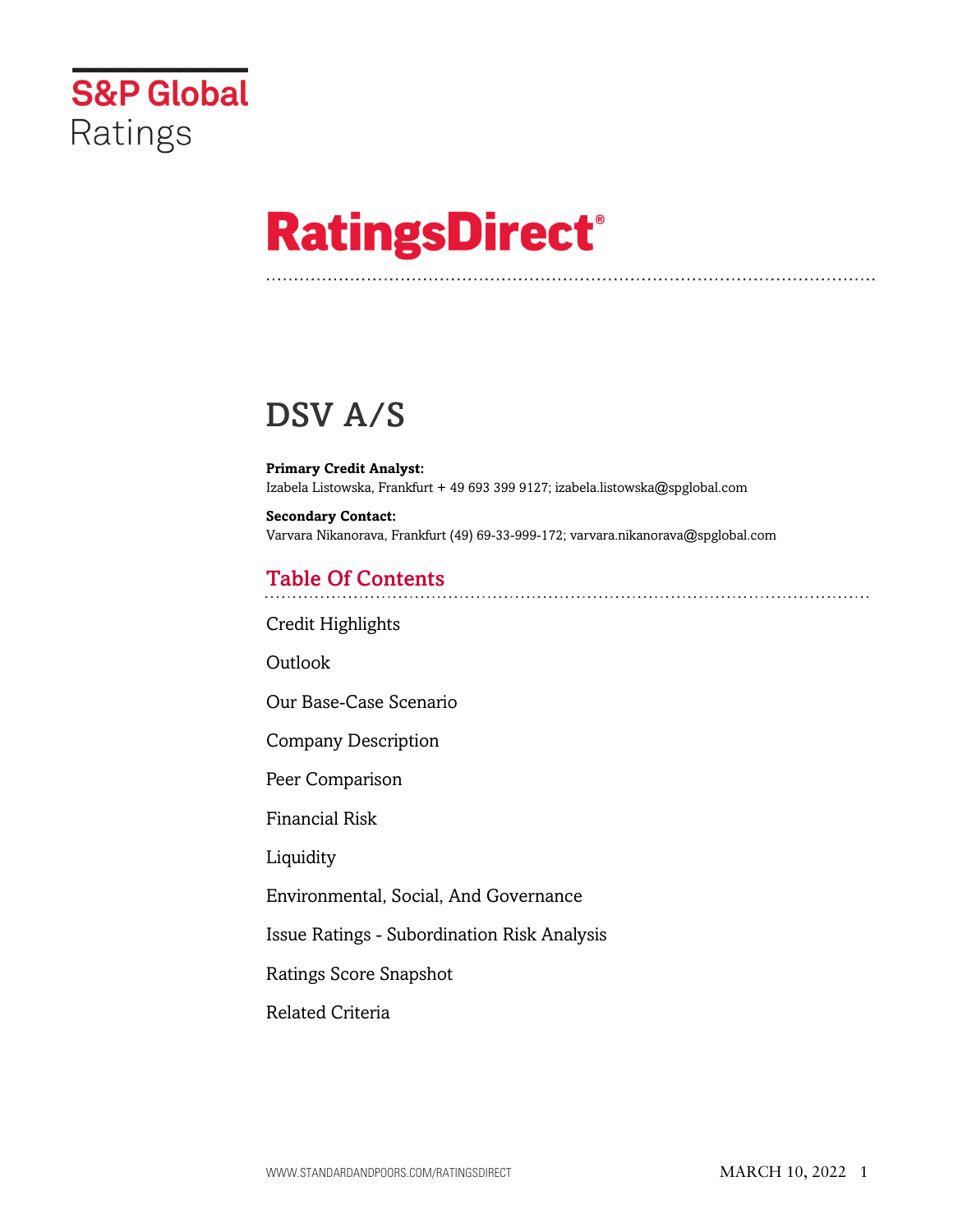## DSV A/S



## <span id="page-1-0"></span>Credit Highlights

| <b>Overview</b>                                                                                                                                                                                                                                                                        |                                                                                                                                                                                                                                                         |
|----------------------------------------------------------------------------------------------------------------------------------------------------------------------------------------------------------------------------------------------------------------------------------------|---------------------------------------------------------------------------------------------------------------------------------------------------------------------------------------------------------------------------------------------------------|
| <b>Key strengths</b>                                                                                                                                                                                                                                                                   | Key risks                                                                                                                                                                                                                                               |
| No. 3 freight forwarder globally by revenue, offering transport and logistics<br>services along the entire supply chain thanks to a broad transport and<br>logistics network, and serving customers on a global basis.                                                                 | DSV's revenue generation tied to volatility of international trade<br>and GDP growth similar to other freight forwarders.                                                                                                                               |
| An asset-light business model from booking shipment transportation via<br>trucking, railroad, ocean shipping, and air freight firms. This allows the<br>group to scale up service offerings without acquiring additional equipment,<br>and not have excess equipment when volumes dip. | Potential debt-funded acquisitions, although we note DSV has<br>demonstrated its ability to onboard acquired companies onto its<br>platforms efficiently and realize synergies quickly, allowing it to<br>preserve higher margins than logistics peers. |
| Low capital expenditure (capex), flexibility to react quickly to secular shifts,<br>scalable IT infrastructure, and standardized work flows that support the<br>group's industry-leading profitability.                                                                                | FOCF is typically used for dividends and share repurchases, yet<br>contingent on the group staying within the specified financial<br>gearing target of less than 2.0x.                                                                                  |
| Strong liquidity, underpinned by high EBITDA to free operating cash flow<br>(FOCF) conversion, transparent financial policy, and conservative risk<br>tolerance.                                                                                                                       | Concentration of DSV's business model on facilitating the physical<br>transport of goods and the logistics linked to transportation as well<br>as its small global market share of only 5% in a highly fragmented<br>industry.                          |

#### *DSV reported strong results in 2021 and it is better positioned to maintain its profitable growth.* DSV's

COVID-19-related cost-cutting program, the successful integration of Panalpina and GIL, and an overall strong underlying business have contributed to the group's profitability. DSV's S&P Global Ratings-adjusted EBITDA (after special items) reached about Danish krone (DKK) 20.1 billion (€2.7 billion) in 2021, which is well above our February 2021 forecast of DKK14.5 billion-DKK14.7 billion and the DKK11.6 billion achieved in 2020. To arrive at our adjusted EBITDA, we include special items (as defined by the group) of DKK0.4 billion from the integration of GIL and cost initiatives in operating expenses. We believe DSV will achieve adjusted EBITDA of DKK21 billion-DKK22 billion in 2022 and above DKK22 billion in 2023, thanks to the integration of GIL--which unlocked cost synergies and provided an enhanced platform for organic growth--and the group's streamlined cost base, further underpinned by the scalability of IT infrastructure, increasing standardization of workflows, implementation of new management systems, and efforts to improve digital customer interaction. We also factor into our base case that from 2023 GIL acquisition related transaction/integration costs (estimated at DKK1 billion in 2022) abate and full EBIT contribution (estimated at DKK3 billion in total) materialize.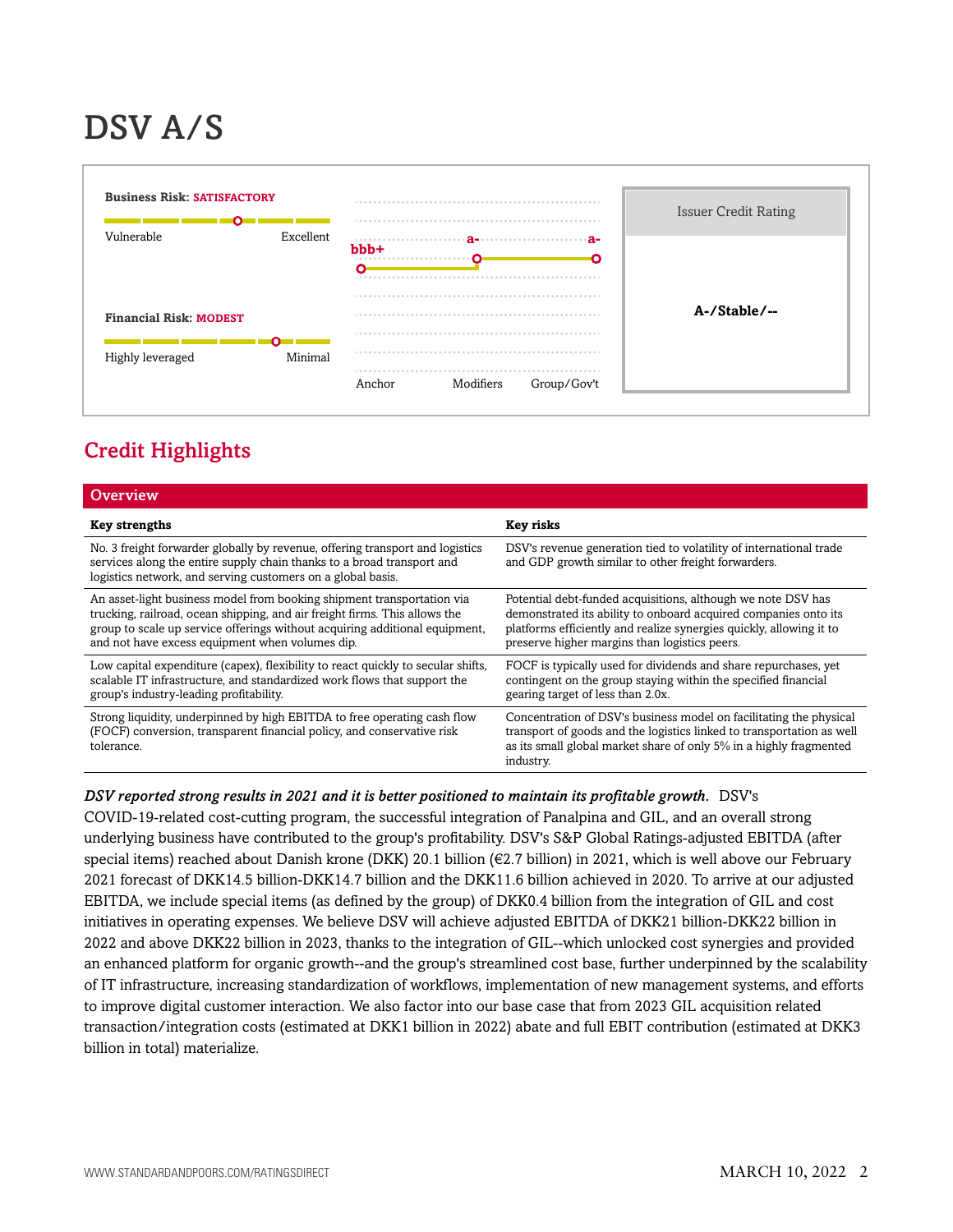*The improved scale and diversification of the group's transportation network from the Panalpina and GIL acquisitions have strengthened DSV's business risk profile, positioning it at the stronger end of our satisfactory category.* Taking advantage of its efficient IT infrastructure and standardized workflows, DSV will continue posting industry-leading profitability in our view. The group is now the third-largest freight forwarder in the world by revenue, offering transport and logistics services that support the entire supply chain, just ahead of Germany-based DB Schenker and also Japan-based Nippon Express and U.S.-based peer C.H. Robinson Worldwide Inc. Germany-based DHL Logistics and Switzerland-based Kuehne + Nagel remain the two largest players in the sector. DSV operates with an asset-light business model by booking the transportation of shipments from trucking, railroad, ocean shipping, and air freight firms. Since DSV does not rely on owning material transportation fixed assets, the group can scale up its service offerings without having to acquire additional equipment and is not hindered by excess equipment when volumes decline. The business model supports low gross capex requirements (typically less than 1% of revenue) and the flexibility to react quickly to secular shifts. DSV offers traditional freight services as well as a variety of value-added services like purchase order management, pick-up and delivery, cargo consolidation, customs clearance, and cargo insurance. About 75% of DSV's gross profit is generated from these value-added products, which highlights its service-focused value proposition. The integration of Panalpina and GIL has enhanced the group's scale and diversity. Typically, a large scale improves customer relationships, provides economies of scale, and increases bargaining power with clients and suppliers, supporting profitability. DSV's operations are not dependent on any single industry, supplier, or customer. Geographic diversity is decent, with about 60% of gross profit coming from Europe, about 20% from North and South America, and Asia-Pacific accounting for the remainder. Even though its customers are concentrated in Europe, DSV's broad transport and logistics network allows it to serve its customers globally.

*Operating efficiency, as reflected in stronger profitability relative to industry peers', is the key credit strength.* DSV's operating margins are superior to those of comparable peers including the largest logistics companies. As we expected, the group has lifted its margins and surpassed the pre-Panalpina acquisition profitability levels, amid difficult conditions where the COVID-19-impacted sluggish trade volumes diminish the advantages of economies of scale. We recognize that DSV achieved an adjusted EBIT margin of close to 9% in 2021 and we forecast 8%-9% in 2022, after DKK1 billion special costs, which will fully abate this year. The absence of special costs and full year EBIT contribution from the GIL acquisition alone should boost margins in 2023. The superior margins partly stem from DSV's proactive approach to cost control, effectiveness of recurring cost-saving measures, and efficient processes implemented across the group. DSV has demonstrated its ability to onboard acquired companies onto its platforms efficiently and realize synergies quickly. We understand an advantageous customer mix, with a large share of small-to-midsize customers, and limited exposure to the typically low-margin segments, such as the customer-controlled volumes in sea freight and perishables in air freight, also support DSV's margins.

*DSV's strong cash flow profile and willingness to use FOCF to preserve a prudent gearing ratio below 2.0x (as defined by the group) support the current rating.* We view DSV's financial risk profile as modest supported by its high EBITDA to FOCF (operating cash flow after cash interest and capital expenditure) conversion because of the asset-light nature of its business model. The group's adjusted FOCF (after repaying lease liabilities) reached about DKK7 billion in 2021 (above DKK5.7 billion in 2020) constrained by extraordinarily high working capital outflow of DKK4.6 billion because receivables from customers have surged due to the record-high freight rates. In 2022-2023, adjusted FOCF will largely mirror the EBITDA trend based on DSV's normalized and comparatively low gross capex of DKK1.3 billion-DKK1.5 billion (less than 1% of revenue). We forecast that the adjusted FOCF will surpass the solid 2021 level and reach DKK11 billion-DKK12 billion in 2022 and DKK12 billion-DKK13 billion in 2023, providing ample financial leeway for unforeseen operational setbacks, future external growth, or shareholder returns. Absent value-accretive acquisitions, we believe that the group will use FOCF for dividends and share repurchases; however, these payouts will be contingent on the group adhering to its clearly communicated financial gearing target of less than 2.0x. In April 2020, the group suspended share buybacks due to COVID-19-related uncertainties and shifted its priority to using FOCF for net debt reduction rather than shareholder returns. Our rating reflects DSV's conservative risk tolerance, as well as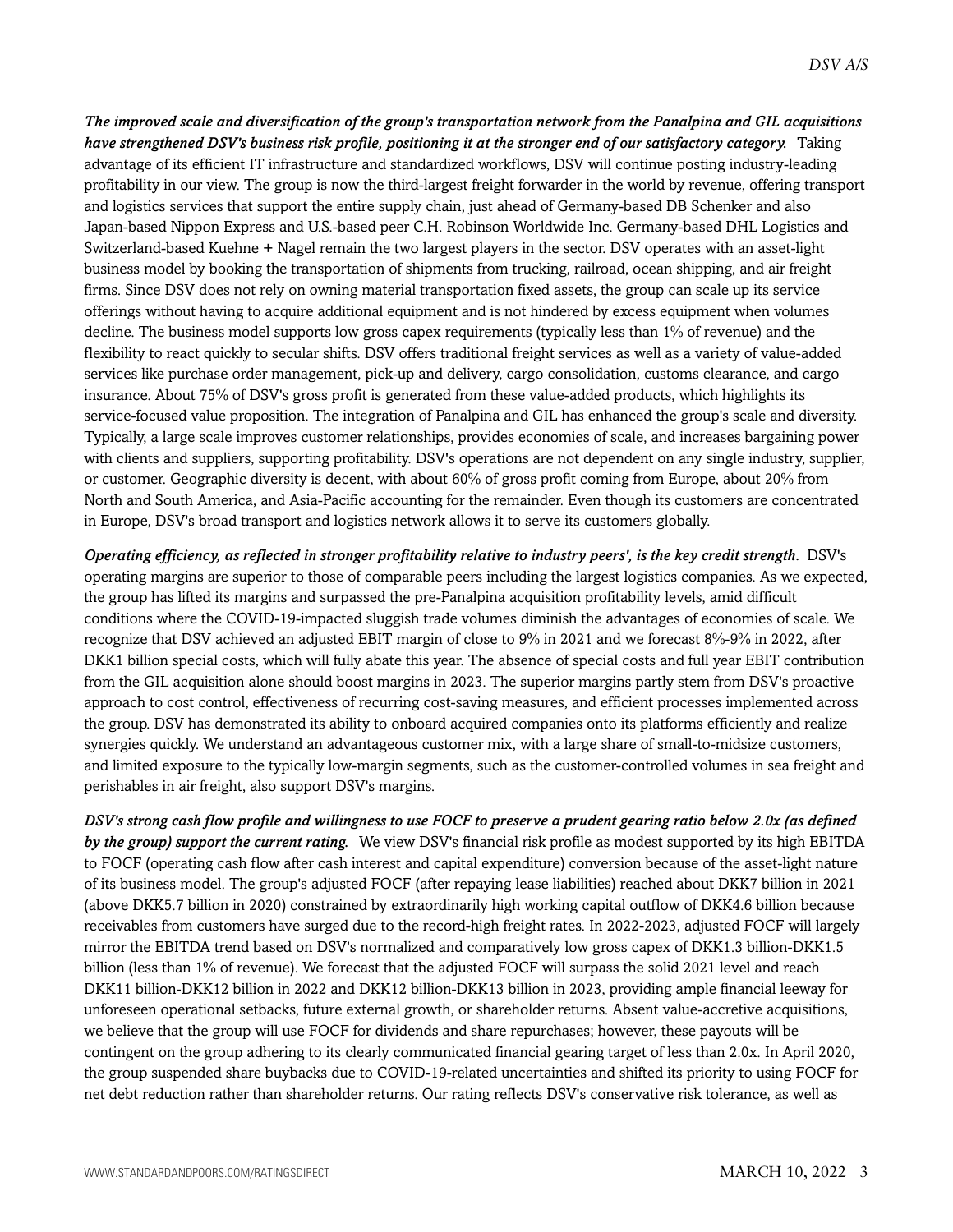demonstrated commitment and uninterrupted capacity to maintain the gearing ratio below 2.0x.

*We forecast that DSV will report strong and resilient EBITDA in 2022-2023, resulting in sustained credit metrics commensurate with an 'A-' rating.* DSV's credit measures in 2021 were well in line with the level consistent with the 'A-' rating, with adjusted FFO to debt of 53%-54% and adjusted debt to EBITDA of 1.6x. The group's solid EBITDA and FOCF generation combined with predictable financial policy will allow it to preserve the rating commensurate financial profile. According to our base-case scenario with growth rates in the transport markets in line with an average global GDP growth of about 4%, DSV will maintain adjusted FFO to debt of about 50% and debt to EBITDA of less than 2.0x in 2022 and 2023.

*We apply our positive comparable rating analysis modifier.* This is because the group has a favorable position vis-a-vis peers in terms of high EBIT margins and this, combined with our strong assessment of management and governance, lift the anchor by one notch, resulting in the 'A-' rating. We factor in management's long tenure with the company and its track record of achieving above-industry average profitability and effectively integrating acquisitions, while articulating and maintaining a transparent financial policy and conservative risk tolerance.

#### **Outlook: Stable**

The stable outlook reflects our expectation that DSV will continue its profitable growth during 2022-2023, while capitalizing on its scalable IT infrastructure and standardized workflows, and maintain higher EBIT margins than logistics peers. We also believe that the group will generate solid FOCF and keep adjusted FFO to debt above 45% and adjusted debt to EBITDA below 2.0x.

#### Upside scenario

We could raise the rating if DSV's adjusted FFO-to-debt ratio improved above 60% because, for example, it consistently applies FOCF for debt reduction, while adjusting its financial policy to ensure that such a ratio level is sustainable.

We could also raise the rating if DSV significantly expands its revenue and EBITDA generation, global market share, and geographic scale outside Europe, while generating stable and above the industry-average EBIT margins.

#### Downside scenario

We could downgrade DSV if we expected the group's adjusted FFO to debt to fall significantly below 45%, with limited prospects for recovery. This could materialize, for example, from an unexpected shift in the group's financial policy toward shareholder remuneration destabilizing credit measures, or a large debt-funded acquisition resulting in credit measures falling short of our guidelines on a sustainable basis.

We could also consider a downgrade if DSV's business risk profile weakened. This could stem from macroeconomic headwinds or operational missteps resulting in a substantial and structural revenue decline; the EBIT margin falling below 5% for a prolonged period; or a significant increase in the volatility of the group's profitability.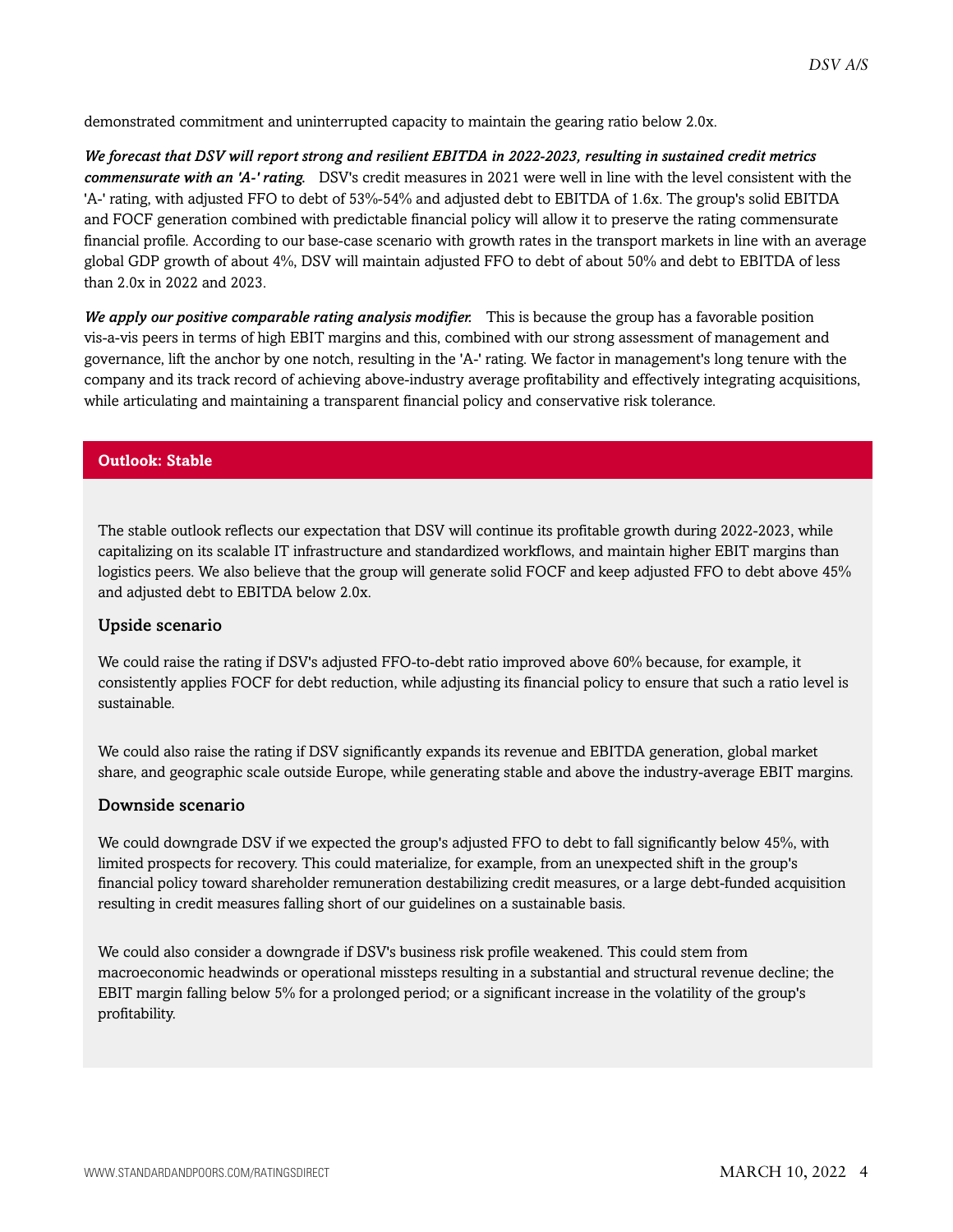## <span id="page-4-0"></span>Our Base-Case Scenario

#### Key metrics

| <b>DSV A/S--Key Metrics</b> |                       |        |               |               |  |  |
|-----------------------------|-----------------------|--------|---------------|---------------|--|--|
|                             | --Fiscal year ended-- |        |               |               |  |  |
| Mil. DKK                    | 2020a                 | 2021a  | 2022e         | 2023f         |  |  |
| <b>EBITDA</b>               | 11.656                | 20.159 | 21,000-22,000 | 22,000-23,000 |  |  |
| Debt to EBITDA $(x)$        | 1.7                   | 1.6    | $1.6 - 1.8$   | $1.6 - 1.8$   |  |  |
| FFO to debt $(\% )$         | 47.8                  | 53.5   | 45-50         | 45-50         |  |  |

<span id="page-4-1"></span>\*All figures adjusted by S&P Global Ratings. a--Actual. e--Estimate. f--Forecast. FFO--Funds from operations. DKK--Danish krone.

## Company Description

Denmark-based DSV is the third largest third-party logistics services providers worldwide, as measured by 2020 revenue, behind DHL Logistics and Kuehne + Nagel. It enjoys top-three global positions in sea freight and air freight, and the top-three position in road freight in Europe, offering transport and logistics services that support the entire supply chain. The group operates an asset-light business model by booking the transportation of shipments from trucking, railroad, ocean shipping, and air freight firms. DSV is listed on the Copenhagen Stock Exchange and generated revenue of about DKK182 billion (about €20 billion) and adjusted EBITDA of DKK20 billion in 2021.

## <span id="page-4-2"></span>Peer Comparison

#### **Table 1**

#### DSV A/S--Peer Comparison

**Industry sector: Misc. transportation**

|                              | DSV A/S      | C.H. Robinson<br>Worldwide Inc. | A.P. Moller -<br>Maersk A/S | <b>United Parcel</b><br>Service Inc. | FedEx Corp.    |
|------------------------------|--------------|---------------------------------|-----------------------------|--------------------------------------|----------------|
| Ratings as of March 7, 2022  | A-/Stable/-- | BBB+/Stable/--                  | BBB+/Stable/--              | A-/Stable/A-2                        | BBB/Stable/A-2 |
| <b>Business risk profile</b> | Satisfactory | Satisfactory                    | Satisfactory                | Excellent                            | Strong         |
| Financial risk profile       | Modest       | Minimal                         | Minimal                     | Significant                          | Significant    |
|                              |              |                                 | --Fiscal year ended 2021--  |                                      |                |
|                              |              |                                 | Dec. 31, 2021               |                                      | May 31, 2021   |
| $(Mil.$ $\vartheta)$         |              |                                 |                             |                                      |                |
| Revenue                      | 27,885.7     | 23,102.1                        | 61,787.0                    | 97,287.0                             | 83,959.0       |
| <b>EBITDA</b>                | 3,083.5      | 1,388.9                         | 24,335.0                    | 17,269.0                             | 12,698.0       |
| Funds from operations (FFO)  | 2,593.9      | 1,100.4                         | 22,974.0                    | 14,579.9                             | 10,055.4       |
| Interest expense             | 152.0        | 54.4                            | 813.0                       | 817.1                                | 1,297.6        |
| Cash interest paid           | 143.5        | 61.0                            | 779.0                       | 820.1                                | 1,323.6        |
| Cash flow from operations    | 1,822.2      | 170.8                           | 21,582.0                    | 15,612.9                             | 12,478.4       |
| Capital expenditure          | 226.8        | 70.9                            | 2,971.0                     | 4,136.0                              | 5,816.0        |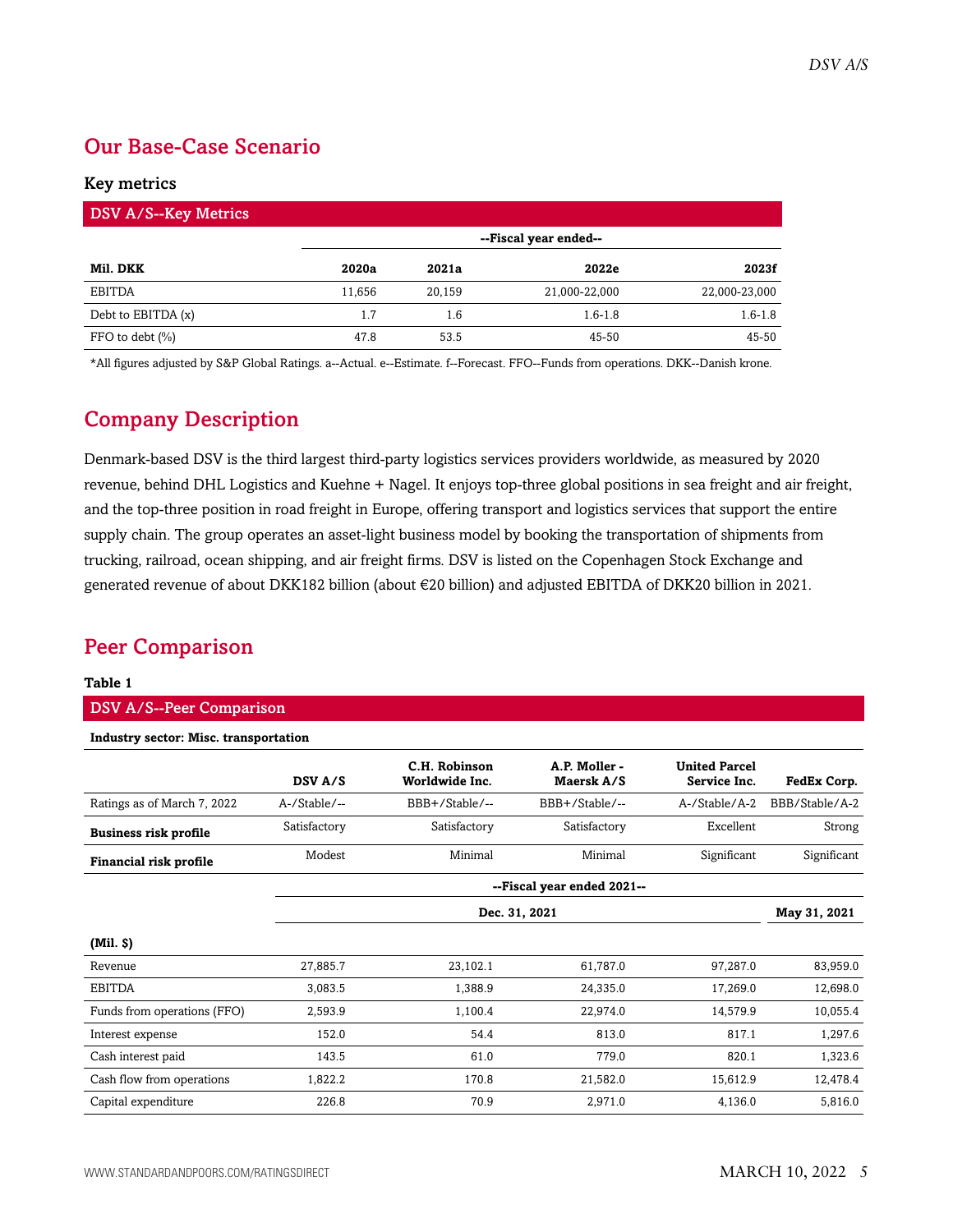#### **Table 1**

| DSV A/S--Peer Comparison (cont.)         |            |         |          |          |          |
|------------------------------------------|------------|---------|----------|----------|----------|
| Free operating cash flow (FOCF)          | 1,595.4    | 99.9    | 18,611.0 | 11,476.9 | 6,662.4  |
| Discretionary cash flow (DCF)            | (1, 274.3) | (785.9) | 15,547.0 | 7,539.9  | 5,976.4  |
| Cash and short-term<br>investments       | 1,269.4    | 257.4   | 10,535.0 | 10,593.0 | 7,087.0  |
| Debt                                     | 4,847.4    | 1,981.8 | 4,800.0  | 24,392.0 | 32,196.9 |
| Equity                                   | 11,361.6   | 2,021.9 | 45,588.0 | 14,269.0 | 24,168.0 |
| <b>Adjusted ratios</b>                   |            |         |          |          |          |
| EBITDA margin (%)                        | 11.1       | 6.0     | 39.4     | 17.8     | 15.1     |
| Return on capital (%)                    | 18.5       | 30.8    | 42.8     | 34.6     | 11.5     |
| EBITDA interest coverage (x)             | 20.3       | 25.6    | 29.9     | 21.1     | 9.8      |
| FFO cash interest coverage (x)           | 19.1       | 19.0    | 30.5     | 18.8     | 8.6      |
| Debt/EBITDA(x)                           | 1.6        | 1.4     | 0.2      | 1.4      | 2.5      |
| FFO/debt (%)                             | 53.5       | 55.5    | 478.6    | 59.8     | 31.2     |
| Cash flow from operations/debt<br>$(\%)$ | 37.6       | 8.6     | 449.6    | 64.0     | 38.8     |
| FOCF/debt (%)                            | 32.9       | 5.0     | 387.7    | 47.1     | 20.7     |
| $DCF/debt$ (%)                           | (26.3)     | (39.7)  | 323.9    | 30.9     | 18.6     |

## <span id="page-5-0"></span>Financial Risk: Modest

#### Financial summary

#### **Table 2**

#### DSV A/S--Financial Summary

#### **Industry sector: Misc. transportation**

|                                 | --Fiscal year ended Dec. 31-- |           |           |          |  |  |
|---------------------------------|-------------------------------|-----------|-----------|----------|--|--|
|                                 | 2021                          | 2020      | 2019      | 2018     |  |  |
| (Mil. DKK)                      |                               |           |           |          |  |  |
| Revenue                         | 182,306.0                     | 115,932.0 | 121,001.7 | 79,053.0 |  |  |
| <b>EBITDA</b>                   | 20,159.0                      | 11,656.0  | 10,712.0  | 8,953.5  |  |  |
| Funds from operations (FFO)     | 16,958.0                      | 9,656.0   | 8,511.5   | 7,068.8  |  |  |
| Interest expense                | 994.0                         | 928.0     | 855.1     | 1,001.7  |  |  |
| Cash interest paid              | 938.0                         | 933.0     | 970.9     | 1,033.7  |  |  |
| Cash flow from operations       | 11,913.0                      | 10,271.0  | 6,802.0   | 6,332.8  |  |  |
| Capital expenditure             | 1,483.0                       | 1,341.0   | 1,406.5   | 1,210.0  |  |  |
| Free operating cash flow (FOCF) | 10,430.0                      | 8,930.0   | 5,395.5   | 5,122.8  |  |  |
| Discretionary cash flow (DCF)   | (8,331.0)                     | 3,311.0   | 84.5      | 581.8    |  |  |
| Cash and short-term investments | 8,299.0                       | 4,060.0   | 2,043.0   | 1,158.0  |  |  |
| Gross available cash            | 7,467.0                       | 3,317.0   | 737.0     | 250.0    |  |  |
| Debt                            | 31,690.2                      | 20,199.8  | 22,426.3  | 16,665.4 |  |  |
| Equity                          | 74,278.0                      | 47,297.0  | 49,319.0  | 14,532.0 |  |  |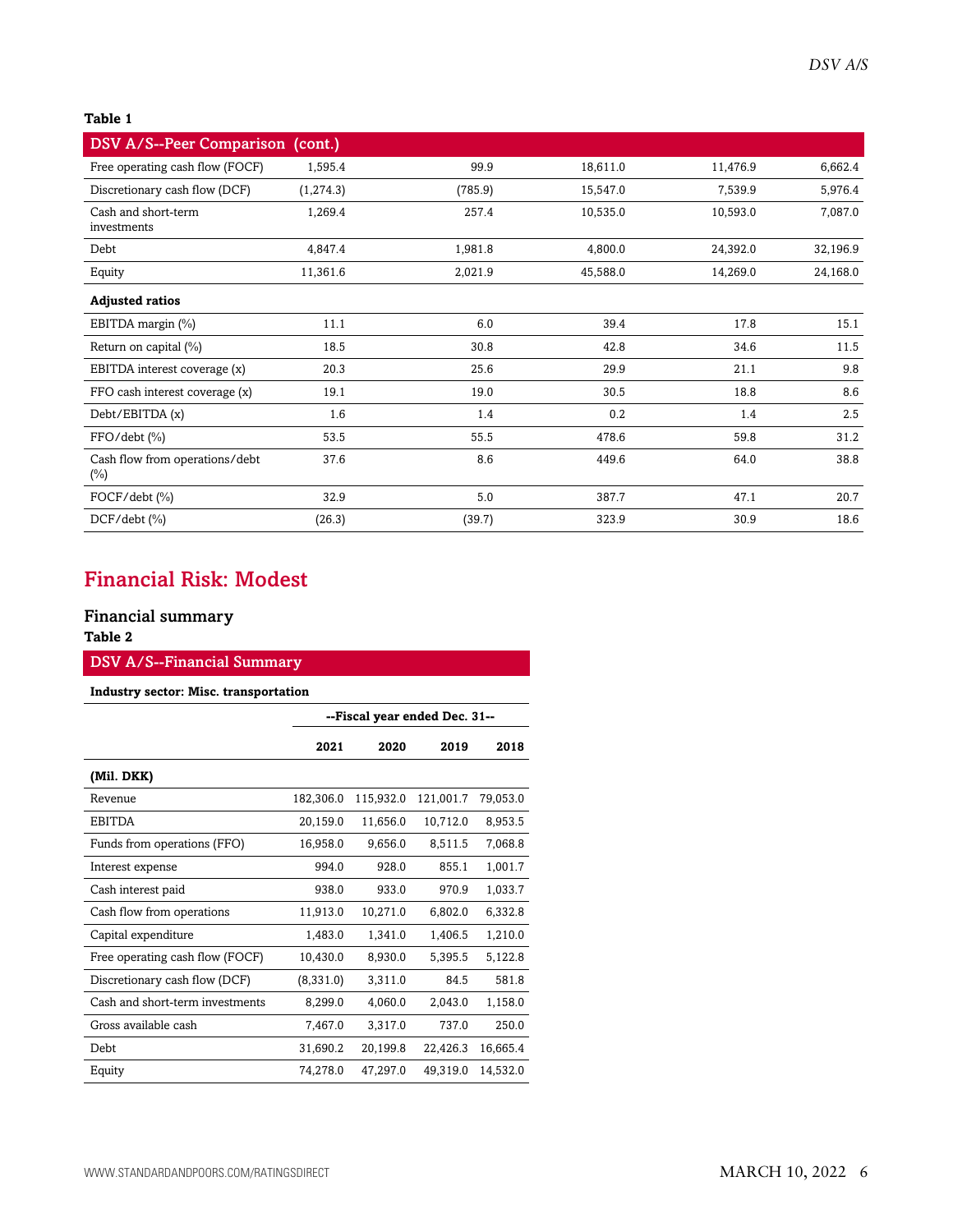#### **Table 2**

#### DSV A/S--Financial Summary (cont.)

#### **Industry sector: Misc. transportation**

|                                    | --Fiscal year ended Dec. 31-- |      |      |      |  |
|------------------------------------|-------------------------------|------|------|------|--|
|                                    | 2021                          | 2020 | 2019 | 2018 |  |
| <b>Adjusted ratios</b>             |                               |      |      |      |  |
| EBITDA margin (%)                  | 11.1                          | 10.1 | 8.9  | 11.3 |  |
| Return on capital (%)              | 18.5                          | 11.1 | 12.4 | 19.7 |  |
| EBITDA interest coverage (x)       | 20.3                          | 12.6 | 12.5 | 8.9  |  |
| FFO cash interest coverage (x)     | 19.1                          | 11.3 | 9.8  | 7.8  |  |
| Debt/EBITDA (x)                    | 1.6                           | 1.7  | 2.1  | 1.9  |  |
| $FFO/debt$ $(\% )$                 | 53.5                          | 47.8 | 38.0 | 42.4 |  |
| Cash flow from operations/debt (%) | 37.6                          | 50.8 | 30.3 | 38.0 |  |
| $FOCF/debt$ $(\% )$                | 32.9                          | 44.2 | 24.1 | 30.7 |  |
| $DCF/debt$ (%)                     | (26.3)                        | 16.4 | 0.4  | 3.5  |  |

DKK--Danish krone.

#### Reconciliation

#### **Table 3**

#### DSV A/S--Reconciliation Of Reported Amounts With S&P Global Ratings' Adjusted Amounts (Mil. DKK)

**--Fiscal year ended Dec. 31, 2021--**

#### **DSV A/S reported amounts**

|                                                                | <b>Debt</b> | Shareholders'<br>equity | <b>EBITDA</b>            | Operating<br>income | <b>Interest</b><br>expense | <b>S&amp;P Global</b><br>Ratings' adjusted<br><b>EBITDA</b> | <b>Cash flow</b><br>from<br>operations |
|----------------------------------------------------------------|-------------|-------------------------|--------------------------|---------------------|----------------------------|-------------------------------------------------------------|----------------------------------------|
| Reported                                                       | 21,465.0    | 74,103.0                | 20,417.0                 | 16,223.0            | 977.0                      | 20,159.0                                                    | 12,202.0                               |
| <b>S&amp;P Global Ratings' adjustments</b>                     |             |                         |                          |                     |                            |                                                             |                                        |
| Cash taxes paid                                                | $-$         | $\overline{a}$          | $\overline{\phantom{a}}$ | $\overline{a}$      | $\overline{\phantom{a}}$   | (2, 263.0)                                                  |                                        |
| Cash interest paid                                             |             | $\sim$                  | $-$                      | $\sim$              | $-$                        | (938.0)                                                     |                                        |
| Trade receivables<br>securitizations                           | 1,696.0     |                         | $-$                      | --                  | --                         | --                                                          | (289.0)                                |
| Reported lease liabilities                                     | 15,288.0    | --                      | --                       |                     | --                         | --                                                          |                                        |
| Postretirement benefit<br>obligations/deferred<br>compensation | 708.2       |                         | (26.0)                   | (26.0)              | 17.0                       | --                                                          |                                        |
| Accessible cash and liquid<br>investments                      | (7, 467.0)  |                         |                          |                     |                            |                                                             |                                        |
| Share-based compensation<br>expense                            |             | $\overline{a}$          | 160.0                    |                     | $\sim$                     |                                                             |                                        |
| Nonoperating income<br>(expense)                               |             |                         |                          | 206.0               |                            |                                                             |                                        |
| Noncontrolling<br>interest/minority interest                   |             | 175.0                   |                          |                     |                            |                                                             |                                        |
| EBITDA: Restructuring costs                                    |             | --                      | (392.0)                  | (392.0)             | --                         | --                                                          |                                        |
| Total adjustments                                              | 10,225.2    | 175.0                   | (258.0)                  | (212.0)             | 17.0                       | (3,201.0)                                                   | (289.0)                                |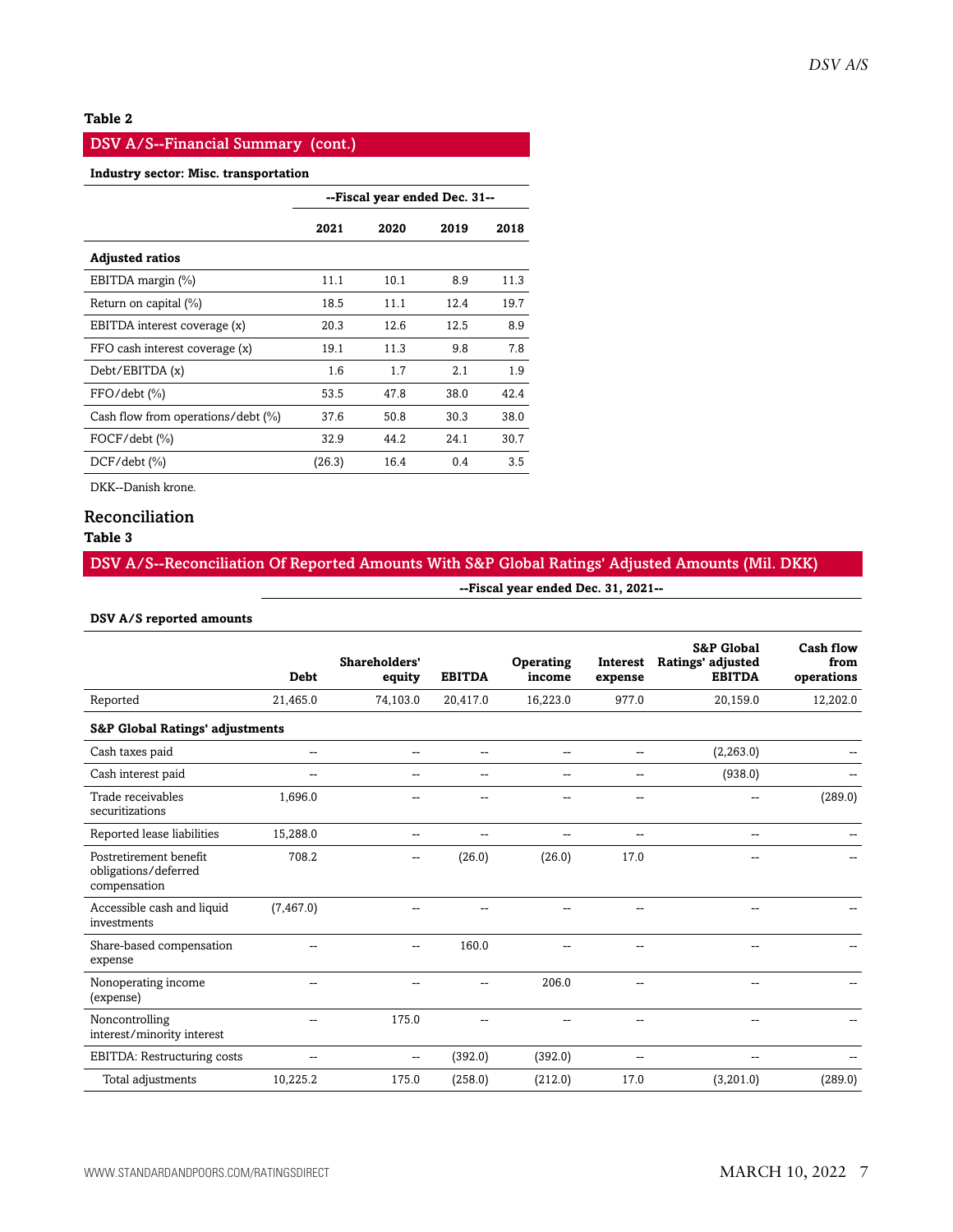#### **Table 3**

#### DSV A/S--Reconciliation Of Reported Amounts With S&P Global Ratings' Adjusted Amounts (Mil. DKK) (cont.)

#### **S&P Global Ratings' adjusted amounts**

|          |          |          |               |             |                     |                                 | Cash flow          |
|----------|----------|----------|---------------|-------------|---------------------|---------------------------------|--------------------|
|          | Debt     | Eauitv   | <b>EBITDA</b> | <b>EBIT</b> | Interest<br>expense | <b>Funds from</b><br>operations | from<br>operations |
| Adjusted | 31,690.2 | 74.278.0 | 20.159.0      | 16.011.0    | 994.0               | 16.958.0                        | 11.913.0           |

<span id="page-7-0"></span>DKK--Danish krone.

## Liquidity: Strong

We view DSV's liquidity as strong, supported by solid cash flow generation, availability under the credit lines, and medium-term debt maturity profile. Excluding the share buybacks from uses because we view them as discretionary and do not expect them under a stress scenario, we anticipate that DSV's sources of liquidity will be 2.5x-3.0x its uses over the 12 months from Dec. 31, 2021, and at more than 3.0x in the following 12 months.

We also believe that net sources will remain positive even if EBITDA declined by 30% and that DSV will maintain significant headroom under the gearing covenant to support a strong liquidity assessment. In addition, we consider that DSV has well-established and solid relationships with banks, and could absorb high-impact negative credit events without the need to refinance, due to its low capex requirements and discretionary shareholder returns.

DSV has one financial covenant in the loan documentation: net debt to EBITDA of maximum 4.5x tested quarterly. As of Dec. 31, 2021, the ratio was 1.4x (as defined by the group). Based on the communicated net leverage target of less than 2.0x, we expect the group will maintain significant cushion under its covenant.

| <b>Principal liquidity sources</b>                  | <b>Principal liquidity uses</b>                        |
|-----------------------------------------------------|--------------------------------------------------------|
| As of Dec. 31, 2021, we estimate DSV's liquidity    | We estimate liquidity uses for the same period mainly  |
| sources for the upcoming 12 months mainly included: | included:                                              |
| DKK7.5 billion of cash and short-term investments   | • Short-term borrowings of DKK4.4 billion.             |
| $\bullet$                                           | Gross capex of DKK1.3 billion-DKK1.5 billion.          |
| we view as readily available for debt repayment.    | • Working capital outflows averaging DKK1.0 billion    |
| • DKK3.7 billion in unused and committed financing  | annually, with potential intrayear volatility of up to |
| available for more than one year.                   | DKK1.0 billion.                                        |
| FFO after lease amortization of DKK13               | • Declared dividend distributions of DKK1.32 billion,  |
| $\bullet$                                           | in line with the guided pay-out ratio of 10%-15% of    |
| billion-DKK14 billion.                              | net profit.                                            |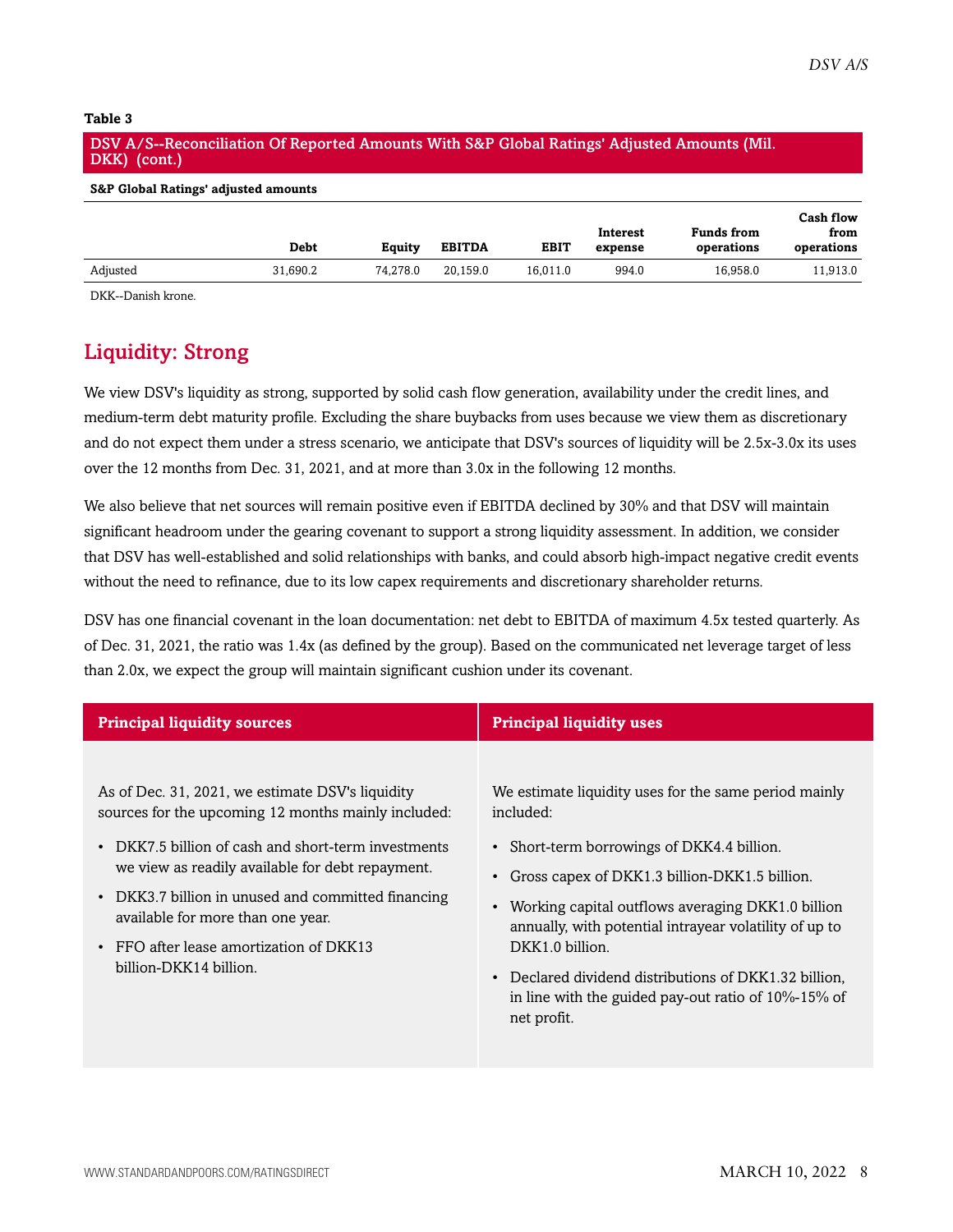## <span id="page-8-0"></span>Environmental, Social, And Governance

#### **ESG Credit Indicators**

| <b>E-1 E-2 E-</b> 3 <b>E-</b> 4 <b>E-5 S-1 S-2 S-3 S-4 S-5 G-1 G-2 G-</b> 3 <b>G-4 G-5</b> |  |       |  |  |            |                                 |  |  |
|--------------------------------------------------------------------------------------------|--|-------|--|--|------------|---------------------------------|--|--|
| - N/A                                                                                      |  | - N/A |  |  | oversight. | - Risk management, culture, and |  |  |

N/A--Not applicable. ESG credit indicators provide additional disclosure and transparency at the entity level and reflect S&P Global Ratings' opinion of the influence that environmental, social, and governance factors have on our credit rating analysis. They are not a sustainability rating or an S&P Global Ratings ESG Evaluation. The extent of the influence of these factors is reflected on an alphanumerical 1-5 scale where 1 = positive, 2 = neutral, 3 = moderately negative, 4 = negative, and 5 = very negative. For more information, see our commentary "ESG Credit Indicators: Definition And Applications," published Oct. 13, 2021.

Governance factors are a moderately positive consideration in our credit rating analysis of DSV, underpinned by management's long tenure and its track record of achieving above-industry-average profitability and effectively integrating acquisitions, while articulating and maintaining a conservative risk tolerance. Generally positive employee relations and procedures make DSV a safe place to work and minimize employee turnover. As a freight forwarder, the company is only indirectly exposed to environmental risks relevant to the transportation sector. We believe that DSV is well positioned to track and reduce its carbon footprint thanks to its cutting-edge IT systems and collaboration with its suppliers and customers, which have enabled it to optimize its supply chains while consolidating its freight and selecting the most fuel-efficient mode of transport. This initiative covers its overland transportation, new office, and terminal and warehouse buildings, in addition to its choice of trailer equipment. DSV's environmental awareness is further underpinned by the annual greenhouse gas emissions reports for all modes of transport it provides to its customers and its commitment to the Science Based Targets Initiative.

## <span id="page-8-1"></span>Issue Ratings - Subordination Risk Analysis

#### Capital structure

As of Dec. 31, 2021, DSV's capital structure consisted of DKK21.4 billion of unsecured debt, which included bank loans, bonds, and overdrafts; and DKK15.3 billion of leases.

#### Analytical conclusions

We rate DSV's unsecured debt 'A-', at the same level as the issuer credit rating on DSV, because the group has the financial risk profile assessment of modest indicating financial leverage that is sufficiently low to offset the potential subordination.

## <span id="page-8-2"></span>Ratings Score Snapshot

#### Issuer Credit Rating

A-/Stable/--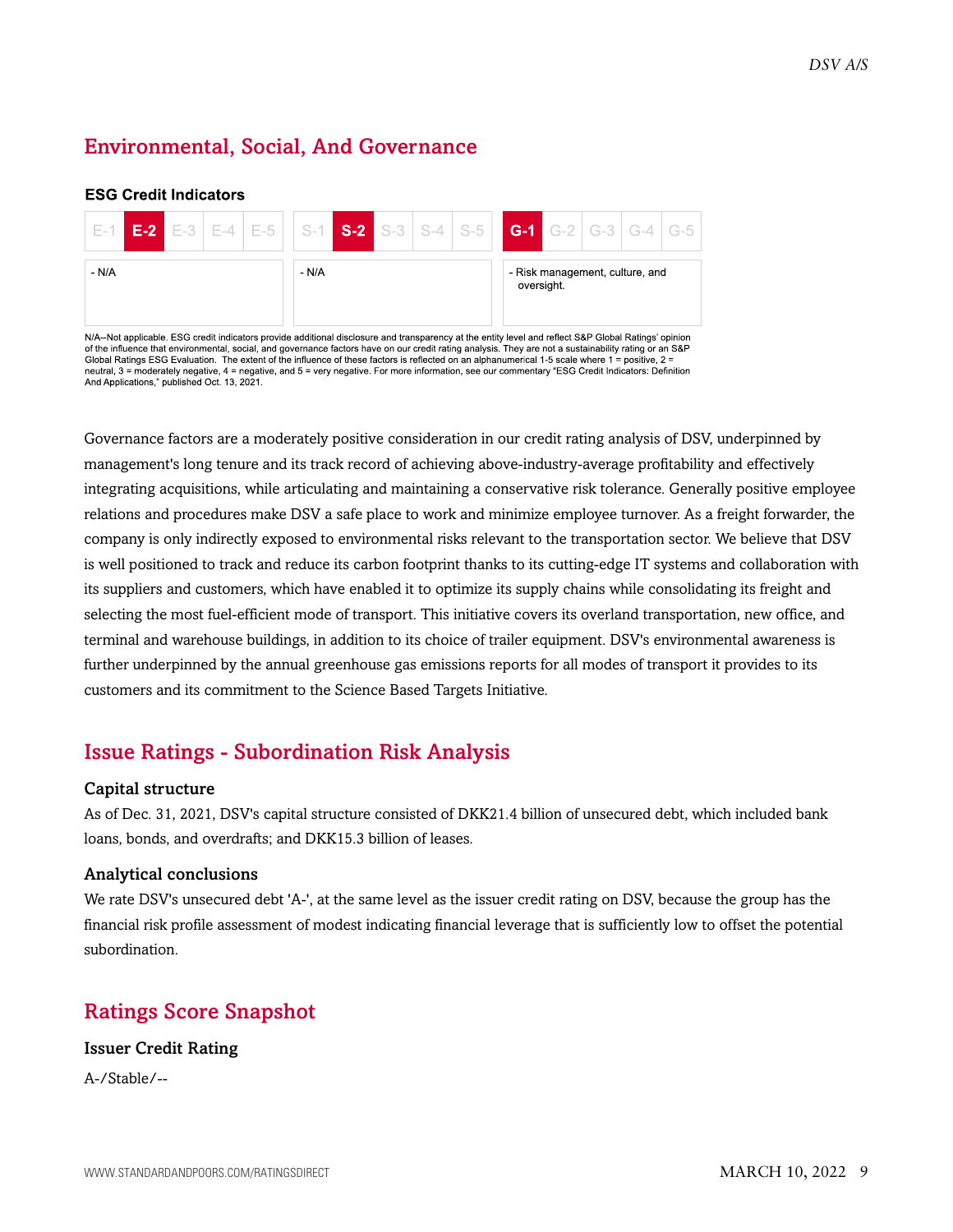#### Business risk: Satisfactory

- Country risk: Low
- Industry risk: Low
- Competitive position: Satisfactory

#### Financial risk: Modest

• Cash flow/leverage: Modest

#### Anchor: bbb+

#### **Modifiers**

- Diversification/portfolio effect: Neutral (no impact)
- Capital structure: Neutral (no impact)
- Financial policy: Neutral (no impact)
- Liquidity: Strong (no impact)
- Management and governance: Strong (no impact)
- Comparable rating analysis: Positive (+1 notch)

#### <span id="page-9-0"></span>Stand-alone credit profile : a-

### Related Criteria

- General Criteria: Group Rating Methodology, July 1, 2019
- Criteria | Corporates | General: Corporate Methodology: Ratios And Adjustments, April 1, 2019
- Criteria | Corporates | General: Reflecting Subordination Risk In Corporate Issue Ratings, March 28, 2018
- Criteria | Corporates | General: Methodology And Assumptions: Liquidity Descriptors For Global Corporate Issuers, Dec. 16, 2014
- General Criteria: Country Risk Assessment Methodology And Assumptions, Nov. 19, 2013
- General Criteria: Methodology: Industry Risk, Nov. 19, 2013
- Criteria | Corporates | General: Corporate Methodology, Nov. 19, 2013
- General Criteria: Methodology: Management And Governance Credit Factors For Corporate Entities, Nov. 13, 2012
- General Criteria: Principles Of Credit Ratings, Feb. 16, 2011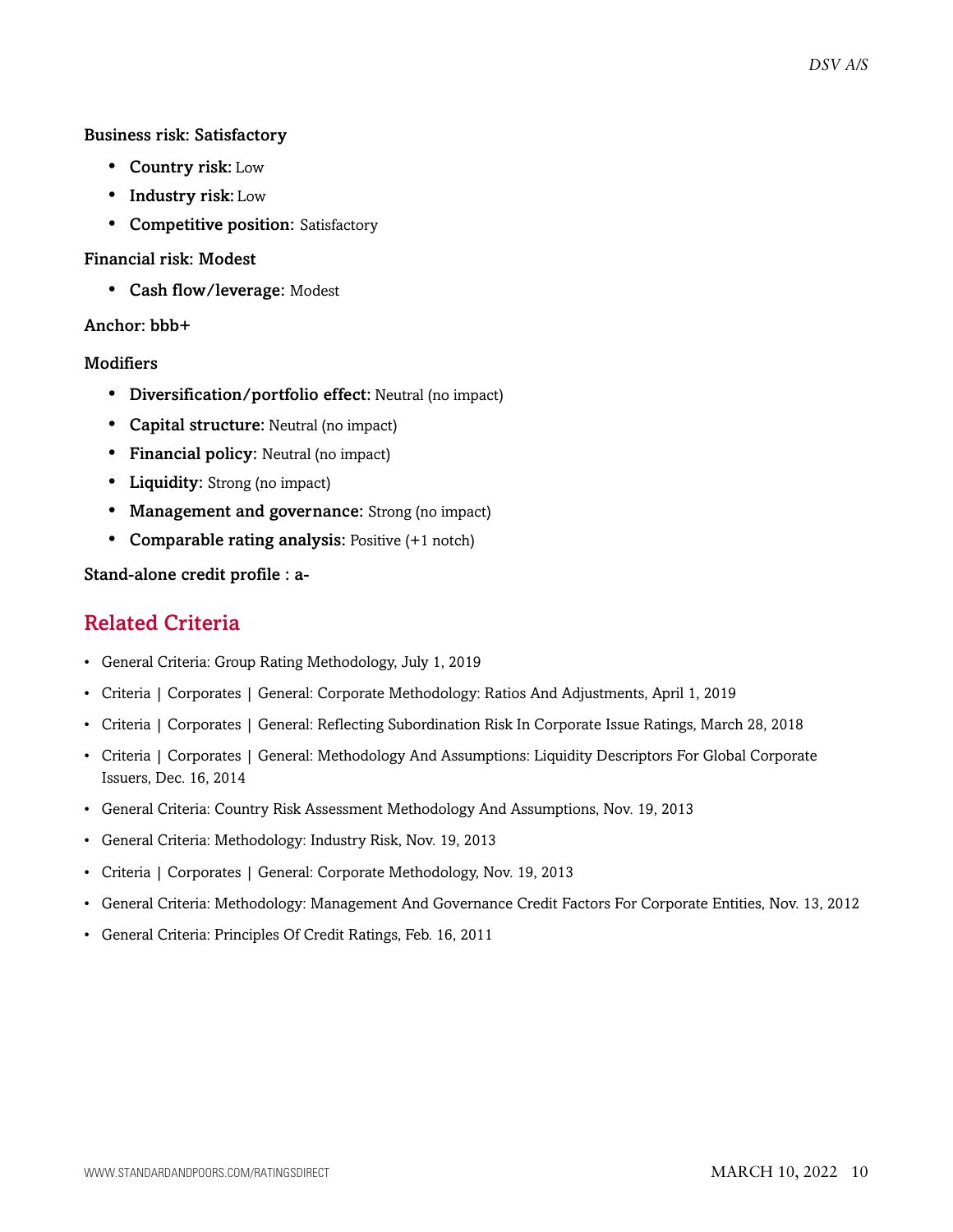| <b>Business And Financial Risk Matrix</b> |                               |               |              |             |             |                  |  |  |  |
|-------------------------------------------|-------------------------------|---------------|--------------|-------------|-------------|------------------|--|--|--|
|                                           | <b>Financial Risk Profile</b> |               |              |             |             |                  |  |  |  |
| <b>Business Risk Profile</b>              | Minimal                       | <b>Modest</b> | Intermediate | Significant | Aggressive  | Highly leveraged |  |  |  |
| Excellent                                 | $a$ aa $/a$ a $+$             | aa            | $a+/a$       | a-          | bbb         | $bbb-/bb+$       |  |  |  |
| Strong                                    | aa/aa-                        | $a+/a$        | $a$ -/ $bbb$ | bbb         | $bb+$       | bb               |  |  |  |
| <b>Satisfactory</b>                       | $a/a-$                        | $bbb +$       | bbb/bbb-     | $bbb-/bb+$  | bb          | $b+$             |  |  |  |
| Fair                                      | bbb/bbb-                      | bbb-          | $bb+$        | bb          | bb-         | b                |  |  |  |
| Weak                                      | $bb+$                         | $bb+$         | bb           | bb-         | $b+$        | $b/b$ -          |  |  |  |
| Vulnerable                                | bb-                           | bb-           | $bb-/b+$     | $b+$        | $\mathbf b$ | b-               |  |  |  |
|                                           |                               |               |              |             |             |                  |  |  |  |

| Ratings Detail (As Of March 10, 2022)*                                                                                                              |                 |
|-----------------------------------------------------------------------------------------------------------------------------------------------------|-----------------|
| DSV A/S                                                                                                                                             |                 |
| Issuer Credit Rating                                                                                                                                | A-/Stable/--    |
| Senior Unsecured                                                                                                                                    | A-              |
| <b>Issuer Credit Ratings History</b>                                                                                                                |                 |
| 15-Feb-2021                                                                                                                                         | $A$ -/Stable/-- |
| 19-Sep-2018                                                                                                                                         | BBB+/Stable/--  |
| <b>Related Entities</b>                                                                                                                             |                 |
| DSV Panalpina Finance B.V.                                                                                                                          |                 |
| Issuer Credit Rating                                                                                                                                | A-/Stable/--    |
| *Unless otherwise noted, all ratings in this report are global scale ratings. S&P Global Ratings' credit ratings on the global scale are comparable |                 |

across countries. S&P Global Ratings' credit ratings on a national scale are relative to obligors or obligations within that specific country. Issue and debt ratings could include debt guaranteed by another entity, and rated debt that an entity guarantees.